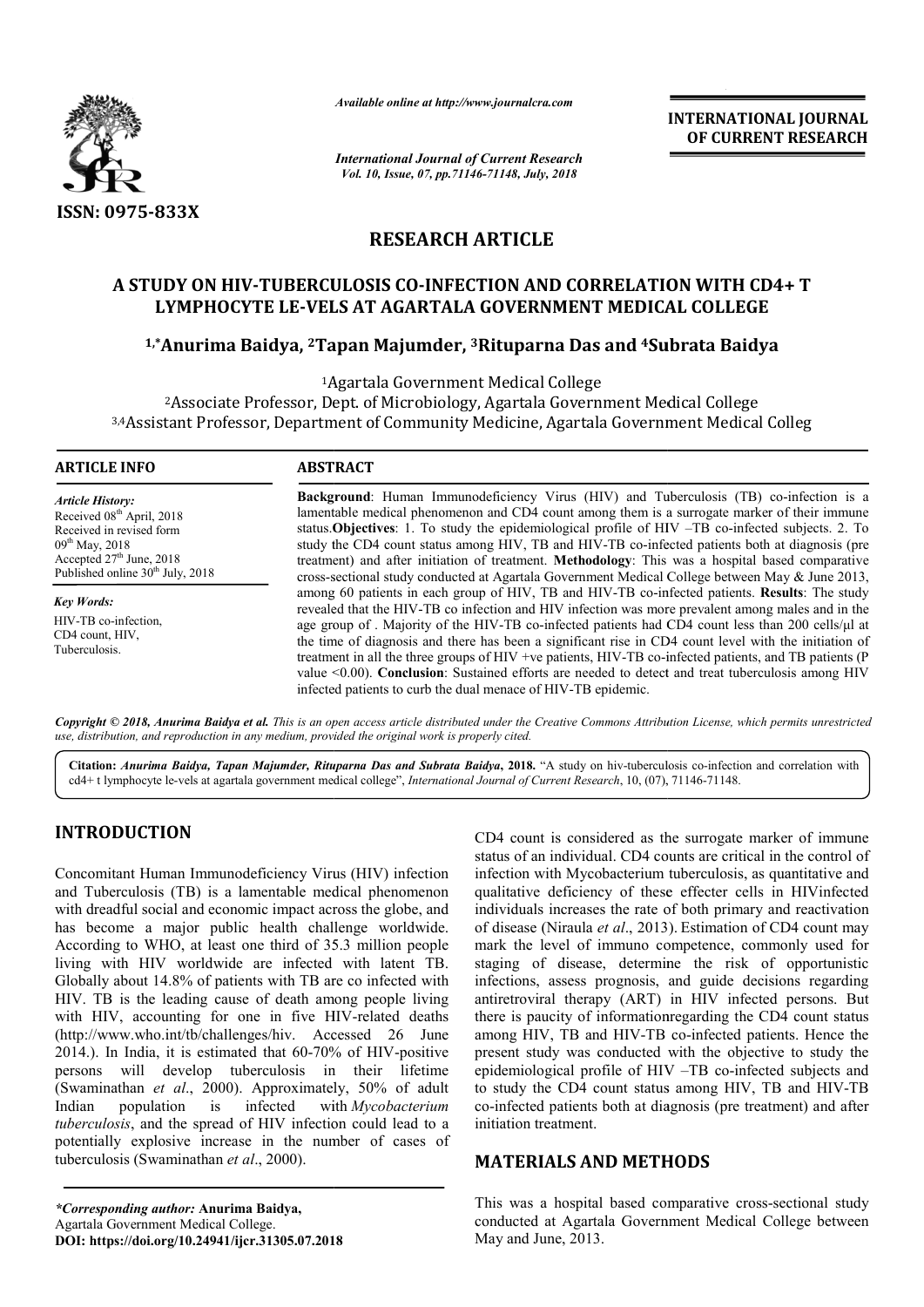The study included confirmed cases of HIV-TB co- infection, confirmed HIV infection, and diagnosed cases of tuberculosis (both pulmonary and extra pulmonary cases of tuberculosis were taken into consideration). However Subjects tested positive for HIV infection but having an evidence of opportunistic infection other than tuberculosis or those who did not give consent to participate in the study were excluded. The sample size was calculated based on the observation that 64% subjects<sup>4</sup> had CD4 T lymphocyte counts less than 200 cells/ul and the sample size was calculated to be 60 for each group considering a relative precision of 20%. Hence, 180 patients were included in the study. The study subjects were selected from ICTC (Integrated Counselling and Testing Centre) and SRL (State referral laboratory) of AGMC and GBP hospital and Designated Microscopy Centre of AGMC. An equal number patients with HIV seropositivity without tuberculosis and the diagnosed subjects of only tuberculosis without HIV infection were also included in the study. After taking the written consent from all the study subjects, their demographic profile and clinical presentation were recorded and CD4 count was estimated. After taking consent, 3 ml blood was collected from each study subject by sterile disposable syringe in Potassium-EDTA [BD vacutainer tubes] to estimate the CD4 count. The CD4 count of the study subjects were estimated following BD FACS Count System using the BD FACS Count CD4/CD3 Reagent Kit. The CD4 estimation was again repeated after 1 month of start of treatment to get the CD4 status following initiation of treatment.

The study was approved by the institutional ethical committee of Agartala Govt. Medical College. Statistical analysis was done by using SPSS. The study was conducted under STS project of ICMR and was funded by ICMR.

### **RESULTS**

The present study included 180 respondents, with 60 respondents belonging to each group of confirmed cases of HIV-TB co- infection, confirmed HIV infection, and diagnosed cases of tuberculosis. Table1 shows that that 93.30% of HIV-TB co-infected patients were male whereas 71.70% of the HIV +ve patients were male. Majority of the HIV-TB co-infected patients belonged to the age group of 31 to 45 years (56.70%) followed by 16-30 years (31.70%). Similarly majority of the HIV infected patients belonged to the age group of 31 to 45 years (48.30%) followed by 16-30 years (31.70%). However majority of the patients who were suffering from tuberculosis belonged to the age group of 46 to 60 years (48.30%). HIV- TB co-infection was found to be more prevalent among Govt. employees (20%) and vehicle drivers (16.70%).

Likewise HIV infection was found to be more prevalent among Govt. employees  $(21.70\%)$  followed by housewives  $(18.30\%).$ Table 2 shows that 40% HIV TB co infected patients and 48.33% HIV positive patients had CD4 levels in the range of 100-200 cells/mm3 .

|  |  |  | Table 1. Epidemiological profile of the study participants |  |
|--|--|--|------------------------------------------------------------|--|
|--|--|--|------------------------------------------------------------|--|

|            |                    | HIV-TB coinfected | HIV seropositive only | Diagnosed with only TB |
|------------|--------------------|-------------------|-----------------------|------------------------|
| <b>Sex</b> | Male               | 56 (93.30%)       | 43 (71.70%)           | 49 (81.70%)            |
|            | Female             | $4(6.70\%)$       | $17(28.30\%)$         | $11(18.30\%)$          |
| Age group  | $0-15$ yrs         | $0(0\%)$          | $5(8.3\%)$            | $0(0\%)$               |
|            | $16-30$ yrs        | 19 (31.70%)       | 19 (31.70%)           | $7(11.70\%)$           |
|            | $31-45$ yrs        | 34 (56.70%)       | 29 (48.30%)           | $21(35.0\%)$           |
|            | $46-60$ yrs        | $6(10.00\%)$      | $7(11.70\%)$          | 29 (48.30%)            |
|            | $>60$ yrs          | $1(1.70\%)$       | $0(0\%)$              | $3(5.00\%)$            |
| Occupation | Unemployed         | $0(0\%)$          | $3(5.00\%)$           | $0(0\%)$               |
|            | Housewife          | $3(5.00\%)$       | $11(18.30\%)$         | $9(15.00\%)$           |
|            | Teacher            | $7(11.70\%)$      | $3(5.00\%)$           | $5(8.30\%)$            |
|            | Govt. employee     | $12(20.00\%)$     | 13 (21.70%)           | 8 (13.30%)             |
|            | Vehicle driver     | $10(16.70\%)$     | $8(13.30\%)$          | $9(15.00\%)$           |
|            | Farmer             | $8(13.3\%)$       | $6(10.0\%)$           | $6(10.0\%)$            |
|            | Labourer           | $9(15.00\%)$      | $4(6.70\%)$           | $7(11.70\%)$           |
|            | <b>Businessman</b> | $3(5.00\%)$       | $5(8.30\%)$           | $6(10.00\%)$           |
|            | Retired            | $1(1.70\%)$       | $1(1.70\%)$           | $7(11.70\%)$           |
|            | School going       | $1(1.70\%)$       | $5(8.30\%)$           | $1(3.30\%)$            |
|            | Army               | $6(10.00\%)$      | $1(1.70\%)$           | $2(3.30\%)$            |

**Table 2. Pre treatment CD4 count status among the HIV-TB co-infected patients, HIV +ve patients, and TB patients**

| Initial $CD4$ count (cells/ $\mu$ I) | HIV-TB co-infected | $HIV +ve$    | TВ           |
|--------------------------------------|--------------------|--------------|--------------|
| $0 - 100$                            | 13(21.67%)         | $6(10.00\%)$ |              |
| 100-200                              | $24(40.00\%)$      | 29 (48.33%)  |              |
| 200-300                              | 19(31.67%)         | 22(36.67%)   | 1(1.67%)     |
| 300-400                              | 1(1.67%)           | $3(5.00\%)$  | $9(15.00\%)$ |
| 400-500                              | $2(3.33\%)$        |              | 10(16.67%)   |
| > 500                                | 1(1.67%)           |              | 40(66.67%)   |

#### **Table 3: Pre treatment and under treatment CD4 count status among the HIV +ve patients, HIV-TB co-infected patients, and TB patients**

|                             | Pretreatment CD4 count |        | Under treatment CD4 count (After 1 month of initiation of treatment) |        | P value using paired t-test |
|-----------------------------|------------------------|--------|----------------------------------------------------------------------|--------|-----------------------------|
|                             | Mean                   | SD     | Mean                                                                 | SЕ     |                             |
| $HIV +ve$ patients          | 181.93                 | 71.20  | 341.07                                                               | 162.46 | 0.000                       |
| HIV-TB co-infected patients | 176.25                 | 100.05 | 288.68                                                               | 169.25 | 0.000                       |
| TB patients                 | 574.83                 | 151.57 | 594.13                                                               | 143.49 | 0.002                       |